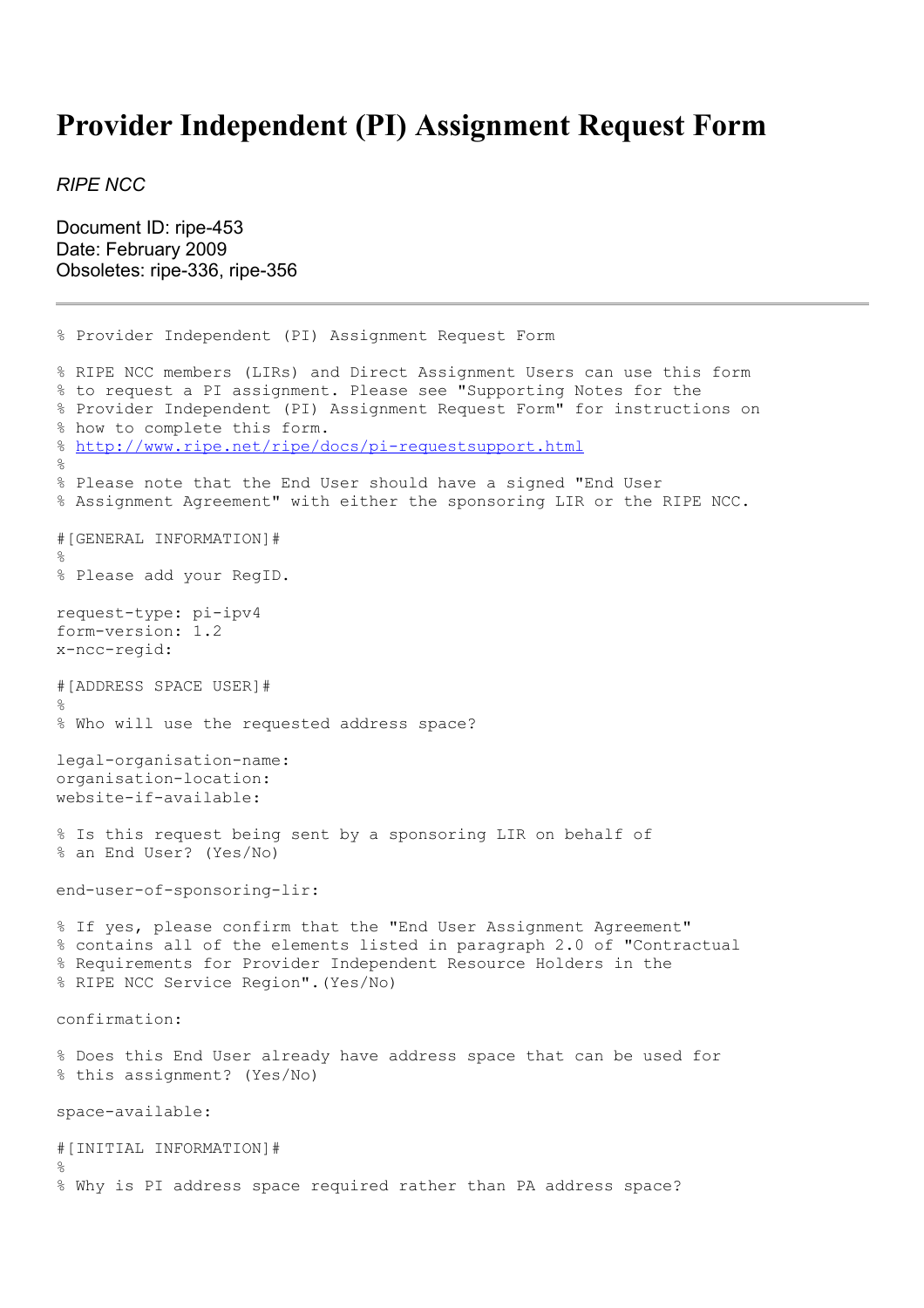why-pi: % Is the End User requesting extra address space for routing and/or % administrative reasons? (Yes/No) routing-reasons: % Is the End User aware of the consequences and disadvantages % of PI address space? (Yes/No) confirmation: #[ADDRESSING PLAN]# % % How will the End User use this address space? % % Subnet Within Within Within % size (/nn) 3 months 1 year 2 years Purpose subnet: subnet: totals: number-of-subnets: % Will the End User return any address space? address-space-returned: #[EQUIPMENT DESCRIPTION]# % % What equipment will be used and how will it use the requested % address space? equipment-name: manufacturer-name: model-number: other-data: equipment-name: manufacturer-name: model-number: other-data: #[NETWORK DESCRIPTION]#  $\mathfrak{L}$ % Please add more information if you think it will help us understand % this request. <add more information> #[SUPPORTING DOCUMENTATION]#  $\approx$ % If this request is being sent by a sponsoring LIR on behalf of % an End User, please attach a copy of the signed "End User Assignment % Agreement" and the company registration papers of the End User. % You can also attach a network diagram or other supporting % documentation.